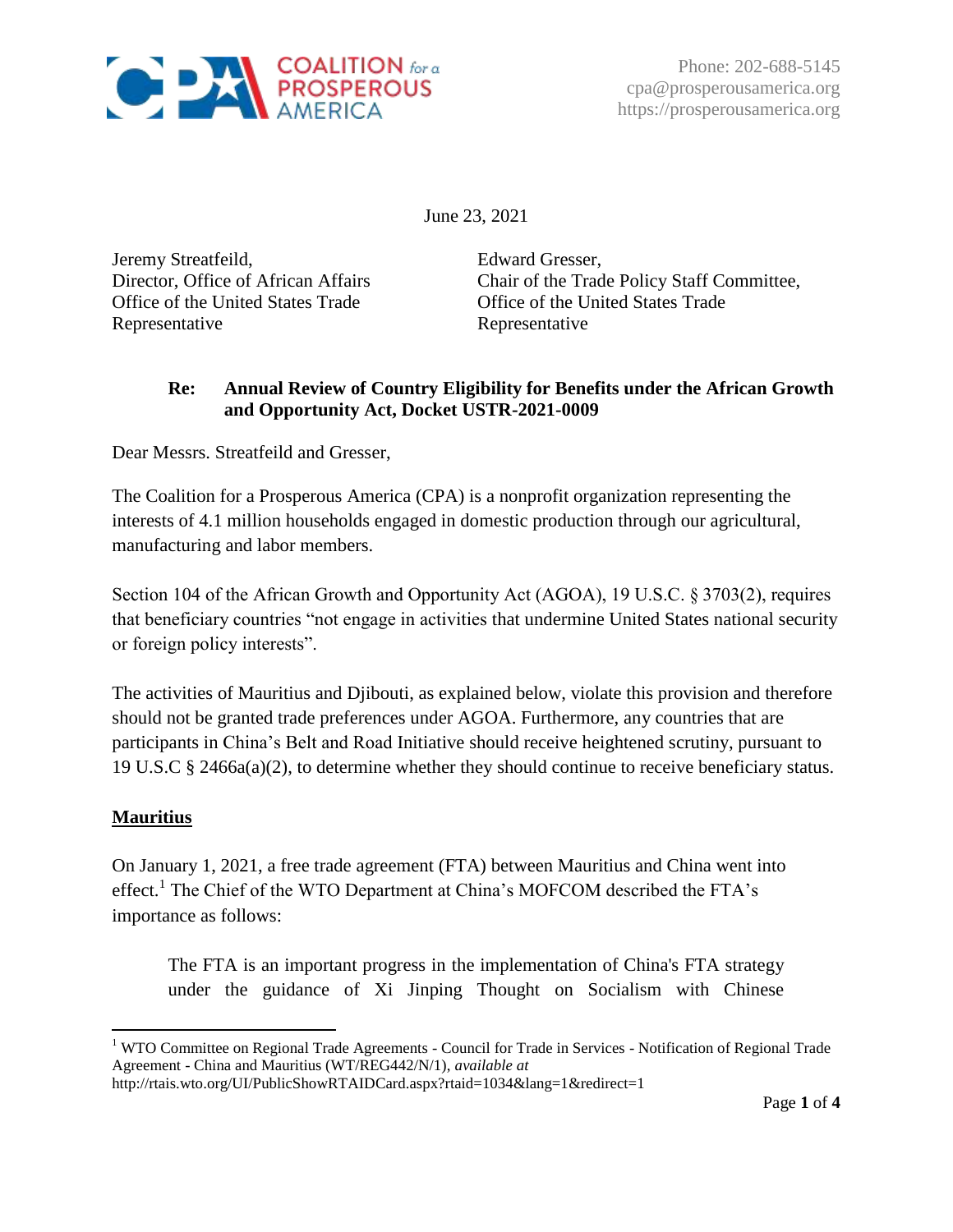

characteristics for a New Era. As the first FTA signed between China and African countries, it will play a positive role in promoting China-Africa cooperation, and will also help China to build a new system of open economy in the new era, and form a new development paradigm with the domestic circulation as the mainstay and the domestic and international circulations reinforcing each other.<sup>2</sup>

If a country is adopting and moving towards Xi Jinping's Thought on Socialism with Chinese Characteristics for a New Era, it cannot be said to be moving towards "a market-based economy that … minimizes government interference in the economy", as required by 19 U.S.C.  $§$  3703(1)(A).

The Mauritius-China FTA also presents an unacceptable risk to the integrity of U.S. rule of origin laws, specifically in the textiles and apparel sector. Textiles and apparel enjoy the highest U.S. duty rates of any sector, averaging 16 percent. Textiles and apparel also account for roughly 40 percent of U.S. tariff revenue (not counting trade remedies duties). This makes AGOA's waivers of duties on certain textiles and apparel very attractive for Chinese producers seeking to circumvent U.S. tariffs.

China's MOFCOM singled out textiles as a key growth driver of Chinese exports to Mauritius:

Mauritius will gradually reduce tariffs to zero for 94.2% of tariff lines, accounting for 92.8% of Mauritius's imports from China through a maximum 5-year tariff reduction period, which will benefit Chinese exports to Mauritius, such as steel products, textiles and other light industrial products.<sup>3</sup>

Mauritius' top exports to the United States are textiles and apparel. The danger that Mauritius becomes a center for rule of origin fraud and tariff evasion is too great as a result of their new FTA with China, and given that this threat comes about as the country moves closer to Xi Jinping's illiberal governance model, Mauritius' beneficiary status should be terminated pending further review of the FTA's implications.

 $\overline{a}$ <sup>2</sup> Chief of the WTO Department of MOFCOM introduces the Free Trade Agreement between the Government of the People`s Republic of China and the Government of the Republic of Mauritius, January 3, 2021, *available at*  http://fta.mofcom.gov.cn/enarticle/chinamauritiusen/enmauritius/202101/44182\_1.html 3 *Id*.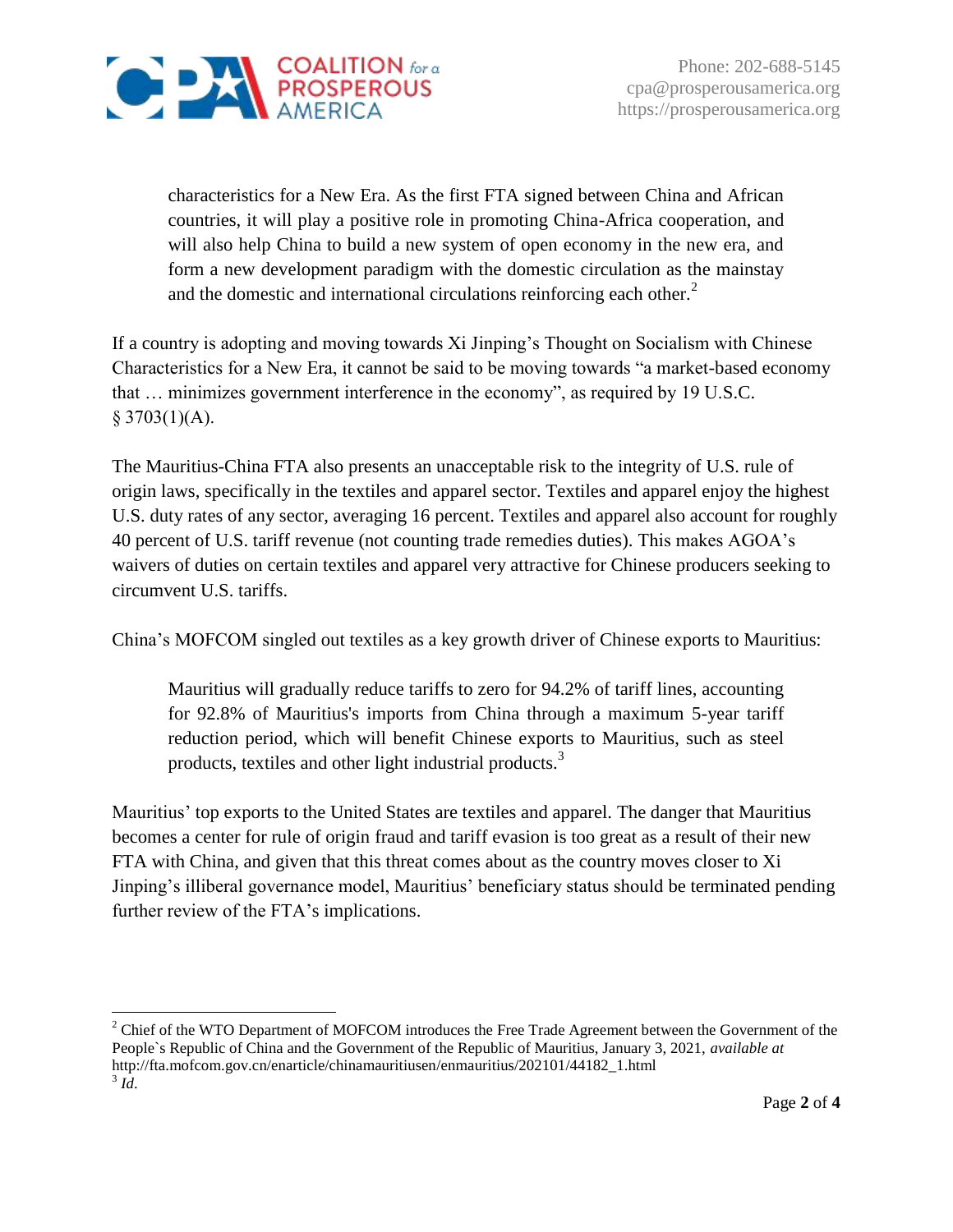

Phone: 202-688-5145 cpa@prosperousamerica.org https://prosperousamerica.org

# **Djibouti**

In 2016, China began construction of a military base in Djibouti following a cooperation agreement with the country's government.<sup>4</sup> The base is said to host "a few thousand" Chinese military personnel.<sup>5</sup> In May, 2018, "DOD officials reported that the United States had delivered a demarche to China over several incidents in which lasers were pointed from the Chinese base at U.S. military aircraft", causing injury.<sup>6</sup> On April 22, 2021, General Stephen Townsend, Commander of U.S. Africa Command, told the U.S. Senate Armed Services Committee that China was in the final steps of completing a very large and capable naval pier for docking "their largest ships, to include the Chinese aircraft carrier as well as nuclear submarines."<sup>7</sup>

Djibouti's provision of a military launching base on the coast of east Africa to China's People's Liberation Army is incompatible with the eligibility requirement of Section 104 of the African Growth and Opportunity Act (AGOA), 19 U.S.C. § 3703(2), which requires that beneficiary countries "not engage in activities that undermine United States national security or foreign policy interests".

#### **Belt and Road Initiative Countries**

Countries that participate in China's One Belt One Road Initiative  $8$  (BRI) should have their AGOA beneficiary status receive heightened scrutiny, pursuant to 19 U.S.C § 2466a(a)(2). Different sources have complied varying lists of which countries have signed an official government to government agreement to participate in China's BRI. An OECD compilation suggests the following AGOA beneficiary countries are participants:

Benin, Botswana, Cabo Verde, Chad, Comoros, Democratic Republic of the Congo, Republic of the Congo, Cote d'Ivoire, Djibouti, Gabon, The Gambia, Ghana, Guinea, Kenya, Lesotho, Liberia, Madagascar, Mali, Mozambique,

 $\overline{a}$ 

<sup>4</sup> Congressional Research Service "China's Engagement in Djibouti", September 4, 2019, available at https://crsreports.congress.gov/product/pdf/IF/IF11304/3

<sup>5</sup> *Id*.

<sup>6</sup> *Id.*

<sup>&</sup>lt;sup>7</sup> Senate Armed Services Committee Hearing U.S. Central Command And U.S. Africa Command In Review Of The Defense Authorization Request For Fiscal Year 2022 And The Future Years Defense Program (April 22, 2021), *available at* 

https://www.centcom.mil/Portals/6/Documents/Transcripts/04222021SASCCENTCOMandAFRICOMTranscript.pd f

<sup>&</sup>lt;sup>8</sup> The State Council of the People's Republic of China, The Belt and Road Initiative, available at http://english.www.gov.cn/beltAndRoad/